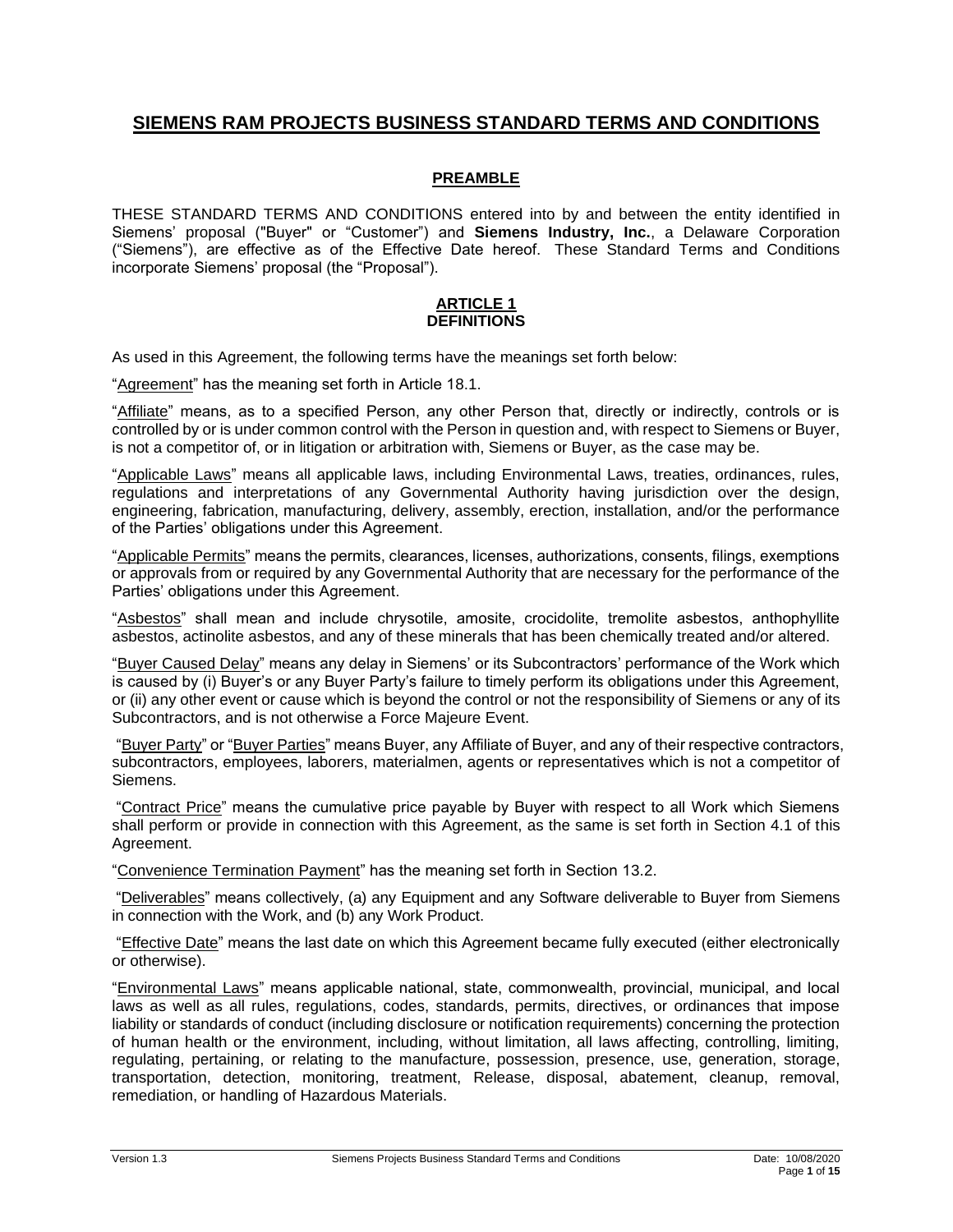"Equipment" means the installed physical equipment to be provided by Siemens as described in greater detail in the Proposal.

"Event of Default" has the meaning set forth in Section 13.1.

"Final Completion Date" means that the date on which all the Work has been completed including all punch list items.

"Force Majeure Event" has the meaning set forth in Section 10.2.

"Governmental Authority" means any federal, state, local or other governmental, judicial, public or statutory instrumentality, tribunal, agency, authority, body or entity, or any political subdivision thereof, having legal jurisdiction over the matter or Person in question.

"Hazardous Materials" means any material, substance, or waste, that, by reason of its composition or characteristics, is hazardous to human health and/or the environment, including any "solid waste" or "hazardous waste," as those terms are defined by the Resource Conservation and Recovery Act of 1976, as amended, any "hazardous substance," as that term is defined by the Comprehensive Environmental Response, Compensation and Liability Act of 1980, as amended, and any other hazardous, toxic or radioactive chemical, waste, byproduct, pollutant, contaminant, compound, product, material or substance, including without limitation, Asbestos, Asbestos containing materials ("ACM"), polychlorinated biphenyls, petroleum (including crude oil or any fraction or byproduct thereof), hydrocarbons, radon, urea, urea formaldehyde, and any other material that is prohibited, controlled, limited or regulated in any manner under any Environmental Laws.

"Import Duties" means any taxes, customs duties, tariffs, fees, imposts and governmental charges of any kind that are payable upon or in relation to the importation of the components of the Equipment into the Country where the Work is to occur. Import Duties do not include any property, license, privilege, sales, use, excise, value added, gross receipts (including any business, occupation or similar taxes) and/or transactional taxes now or hereafter applicable to, measured by, or imposed upon or with respect to the transaction, the Equipment, or their sale, their value or their use, or any services performed in connection therewith imposed by any federal, state or local Governmental Authority in the location where the Work is to be performed.

"Indemnitor" has the meaning set forth in Section 14.1.

"Indemnitee" has the meaning set forth in Section 14.1.

"Notice to Proceed" shall mean the written notice issued by Buyer to Siemens stating that Siemens may begin the Work.

"Party" or "Parties" means, respectively, Buyer, Siemens or both, as the context requires.

"Patent Cooperation Treaty" means an international patent law treaty, concluded in 1970, that provides a unified procedure for filing patent applications to protect inventions in each of its more than one hundred and forty-five (145) contracting states.

"Person" or "Persons" means any individual, corporation, partnership, limited liability company, association, joint stock company, trust, unincorporated organization, joint venture, government or political subdivision or agency thereof.

"Proposal" means the document that is made part of this Agreement that describes the Work and the pricing applicable to the Project.

"Project" is as identified in the Proposal.

"Project Site" means the particular site designated by Buyer on which the Project shall be located.

"Release" shall mean any spilling, leaking, pumping, pouring, emitting, emptying, discharging, injecting, escaping, leaching, dumping, or disposing of any Hazardous Materials into the environment, including the abandonment or discard of barrels, containers, and other closed receptacles containing any Hazardous Materials.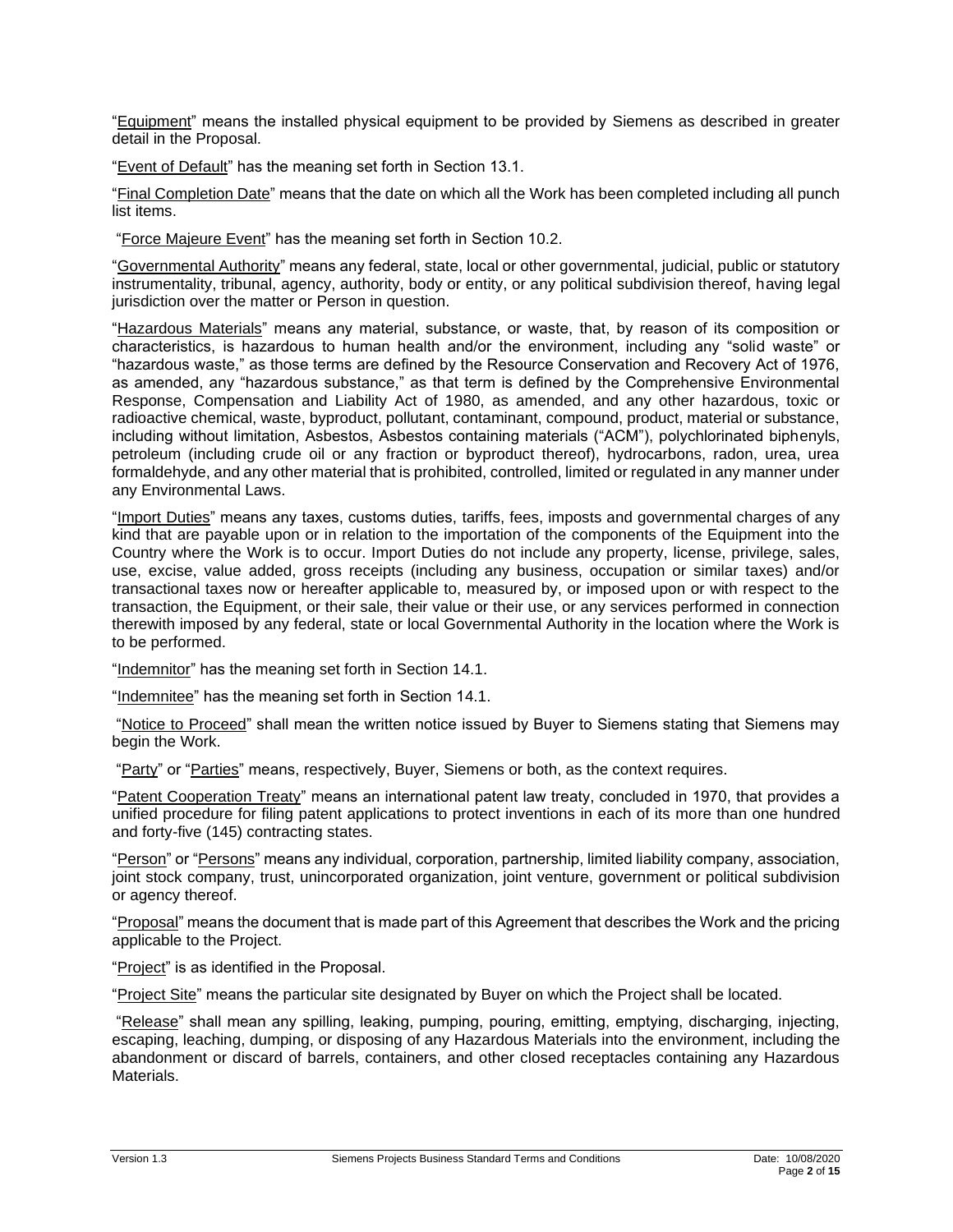"Siemens Parties" means Siemens, any Affiliate of Siemens, and any of their respective Subcontractors, employees, laborers, materialmen, agents or representatives, and "Siemens Party" means any of the foregoing.

"Software" means any software that is owned or licensed by Siemens or its Affiliates and that is separately deliverable for use in the Equipment or in a computer system owned by Buyer or is delivered as firmware embedded in the Equipment.

"Subcontractor(s)" means any Person of any tier supplying material, equipment, labor, goods or services to Siemens in connection with the Work and obligations of Siemens under the Agreement.

"Substantial Completion" or "Substantially Complete" means that the Work, or any identifiable portion thereof, is sufficiently complete, in accordance with the provisions of this Agreement relating to the scope of the Work, such that the Buyer will be able to realize from such Work substantially all of the practical benefits intended to be gained therefrom, or otherwise employ the Work for its intended purpose with only punch list items remaining.

"Termination for Cause" has the meaning set forth in Section 13.1.

"Warranty" or "Warranties" has the meaning set forth in Section 9.1.

"Warranty Period" has the meaning set forth in Section 9.4.

"Work" means Siemens' scope of work with respect to the Equipment, major components, spare parts and associated services and other work supplied by or on account of Siemens and its Subcontractors pursuant to its obligations specified in this Agreement and as identified as Siemens' responsibility in the Proposal.

"Work Product" means the tangible form of a report or drawing specifically developed for, commissioned by and deliverable to Buyer in connection with the Work to be performed by Siemens under this Agreement

"Work Schedule" means that certain schedule governing Siemens' provision of the Work as set forth in the Proposal.

#### **ARTICLE 2 PERFORMANCE OF THE WORK AND OBLIGATIONS OF SIEMENS**

## 2.1 Work to be Performed by Siemens.

#### 2.1.1 General.

Buyer hereby retains Siemens as an independent contractor, not an agent or employee of Buyer, to perform and provide, or cause to be performed and provided, and Siemens hereby agrees to perform and provide, or cause to be performed or provided, all of the Work specified as being within Siemens' scope of Work, all in accordance with the terms and conditions of this Agreement.

#### 2.1.2 Standard of Care,

The Work shall be conducted in a manner consistent with the degree of care and skill ordinarily exercised by reputable firms performing the same or similar work in the same locale acting under similar circumstances or conditions.

#### 2.2 Scheduling and Monitoring of Milestones.

Except to the extent that Siemens is entitled to a Scope Change Order or other relief provided for in this Agreement, Siemens shall perform its Work in accordance with the Work Schedule. Further, Siemens shall provide periodic reports to Buyer concerning the status of Siemens' activities, including information pertaining to the progress of the Work and any circumstances known at the time of reporting which could be anticipated to cause a material deviation from the Work Schedule.

#### 2.3 Siemens Documents.

Except as otherwise provided in this Agreement, within fifteen (15) days of receipt of any Siemens document required to be submitted to Buyer for review under this Agreement, Buyer shall notify Siemens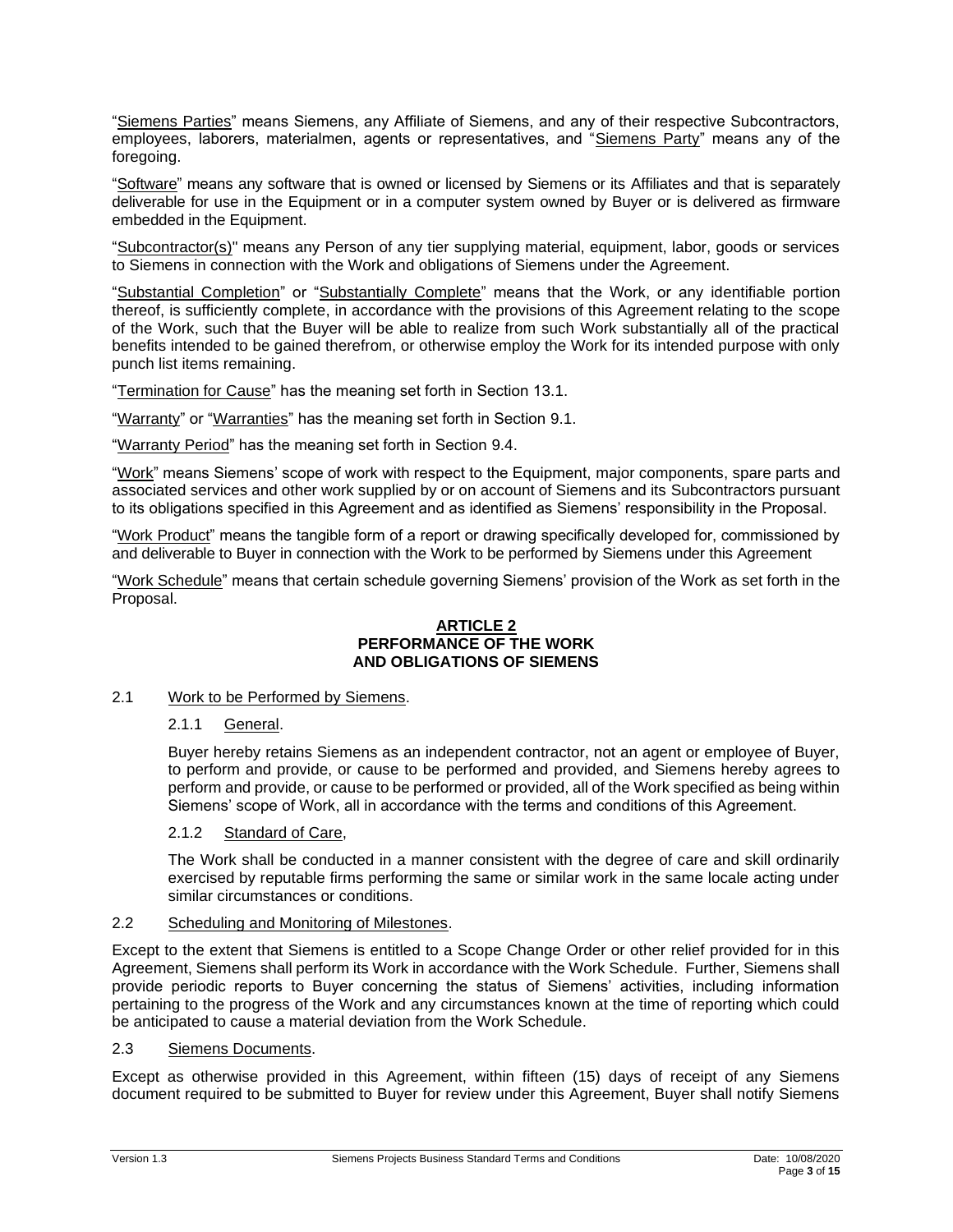of any resulting comments or questions. If Buyer fails to respond within such period, then such drawing or document shall be deemed to have been reviewed and approved by Buyer as submitted. Siemens shall, within fifteen (15) days of Buyer's notification of any comments or questions on any Siemens document respond to Buyer's comments or questions, provided that Siemens shall not be required to change the design of the Equipment pursuant to such Buyer comments or questions.

## 2.4 Permits.

Siemens shall obtain and maintain the Applicable Permits required to be obtained by Siemens in its name to perform the Work under Applicable Laws (the "Siemens Permits"). If any Siemens Permit (or application therefor) requires action by Buyer, Buyer shall, upon the request of Siemens, take such action as is reasonably appropriate.

# 2.5 Siemens' Labor.

Siemens shall be responsible for the conduct and deeds of its labor and its Subcontractor's labor in the performance of the Work under this Agreement. However, Siemens shall not interfere with any members of any police, military or security force in the execution of their duties.

# 2.6 Safety

Siemens may suspend its performance of the Work at the Project Site, if, in the reasonable opinion of Siemens, based upon industry standards and Siemens' applicable safety programs, conditions at the Project Site for which Siemens is not responsible become unsafe for the continued performance of the Work and such conditions are not rectified by Buyer immediately. Siemens shall resume its performance of the Work promptly after the unsafe conditions are rectified by Buyer. Siemens shall be entitled to a Scope Change Order to compensate Siemens for the increased cost of its performance and/or schedule delay resulting from such suspension of the Work.

#### **ARTICLE 3 SUBCONTRACTORS**

Buyer acknowledges that Siemens intends to have portions of the Work performed by Subcontractors qualified to perform such Work pursuant to written subcontracts between Siemens and such Subcontractors. No contractual relationship shall exist between Buyer and any Subcontractor with respect to the Work. Siemens shall not have any responsibility, duty or authority to direct, supervise or oversee any contractors of Buyer, or their work, or to provide the means, methods or sequence of their work or to stop their work.

#### **ARTICLE 4 CONTRACT PRICE AND PAYMENTS TO SIEMENS**

## 4.1 Contract Price and Payment.

The total Contract Price is as set forth and defined more specifically in the Proposal. Buyer shall pay the total Contract Price to Siemens in accordance with the Proposal. Each payment, except for the initial payment, shall be made by wire transfer, pursuant to wire transfer instructions to be provided by Siemens to Buyer, within thirty (30) days from the date of the Siemens invoice therefor or by such other payment method acceptable to Siemens.

The Contract Price is based upon Buyer performing its obligations set forth in this Agreement.

The Contract Price, schedule, warranty and guarantee obligations are based upon unrestricted working hours at, and free access seven (7) days a week, twenty-four (24) hours a day, to the Project Site, including free access to any components requiring assembly by Siemens as part of Siemens' scope of Work.

## 4.2 Taxes.

The Contract Price does not include, and Buyer agrees to reimburse Siemens for, any Import Duties levied upon the Equipment, or any federal, state, or local (other than net income taxes imposed on Siemens) property, license, privilege, sales, use, excise, value added, gross receipts (including any business, occupation or similar taxes) and/or transactional taxes now or hereafter applicable to, measured by, or imposed upon or with respect to the transaction, the Equipment or their sale, their value or their use, or any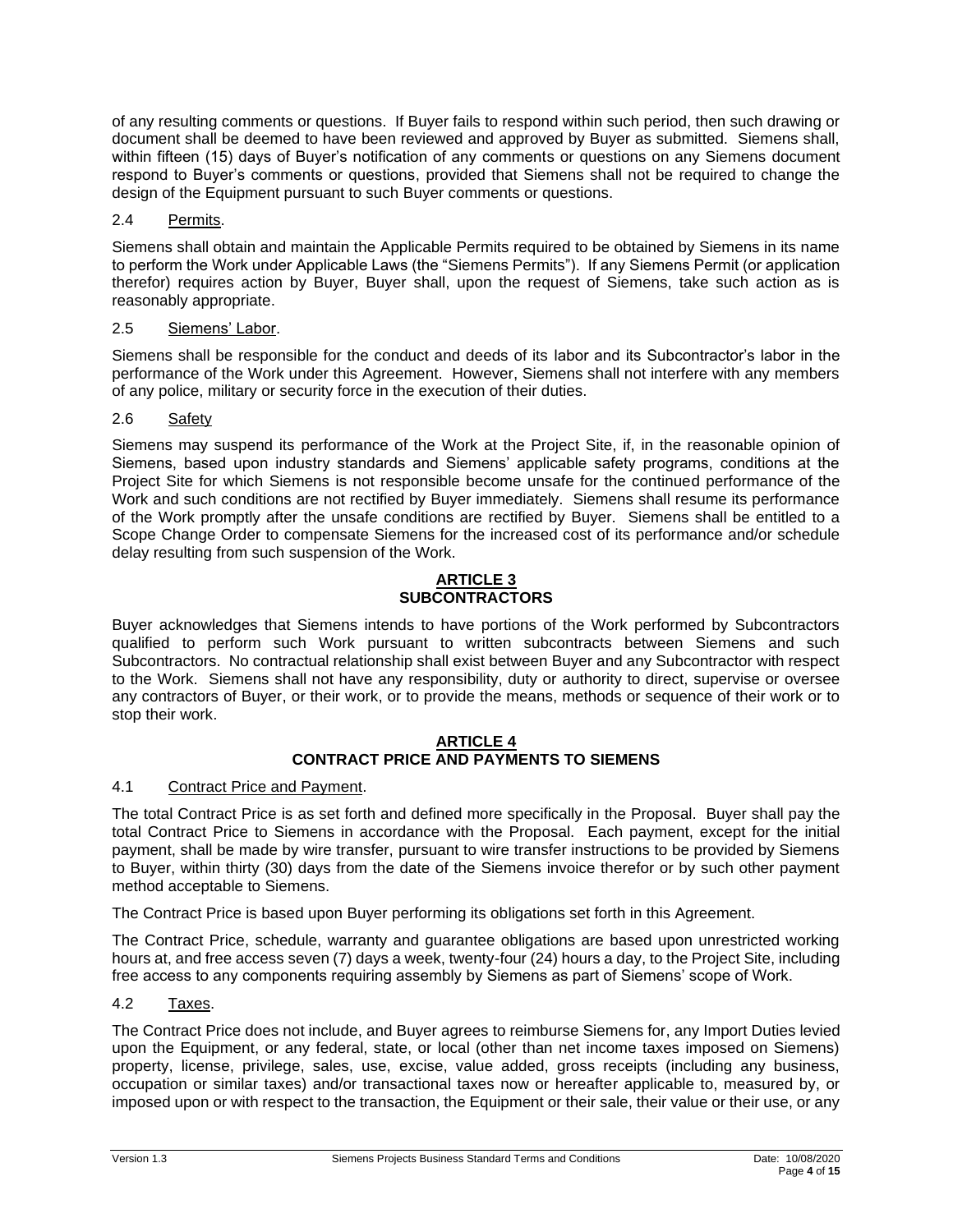services performed in connection therewith

Should Buyer be exempt from any sales and/or use taxes, it shall provide Siemens with valid exemption documentation upon the Effective Date of the Agreement for the State(s) in which the delivery of the Equipment shall take place. Siemens shall not collect sales and/or use taxes from Buyer if Siemens is provided such valid exemption documentation for its files.

#### 4.3 Disputed Invoices.

If there is any dispute about any amount invoiced by Siemens, the amount not in dispute shall be promptly paid and any disputed amount that is ultimately determined to have been payable shall be paid with interest calculated at the rate of one and one-half percent (1.5%) per month, limited by the maximum rate permitted by Applicable Law. The date of the original invoice on which there was a disputed amount shall determine the date upon which the disputed amount first became due and payable, irrespective of whether any subsequent invoice is issued or reissued in connection with the resolution and payment of the disputed amount.

#### **ARTICLE 5 BUYER'S RESPONSIBILITIES**

5.1 Buyer shall, at its own cost, do the following:

(a) Designate a contact person with authority to make decisions for the Buyer regarding the Work and provide Siemens with information sufficient to contact such person in an emergency;

b) Coordinate the work of contractors under Buyer's sole control so as not to disrupt the Work proceeding in an efficient manner;

(c) Provide or arrange for 24-hour, 7-day per week access and make all reasonable provisions for Siemens to enter any Project Site where Work is to be performed so that Work may proceed in an efficient manner;

(d) Provide for security for all components of the Work, materials, supplies, other equipment required to assemble, erect, install and commission the Work, and any other property owned or leased by Buyer, Siemens or any of its Subcontractors located at the Project Site;

(e) Permit Siemens to control and/or operate all building controls, systems, apparatus, equipment and machinery necessary to perform the Work;

(f) Furnish Siemens with blueprints, surveys, legal descriptions, waste management plans and all other available information pertinent to the Work and any Project Site where the Work is to be performed as may be reasonably requested by Siemens;

(g) Furnish Siemens with all approvals, permits and consents from Governmental Authorities and others as may be required for performance of the Work, except for Siemens Permits;

(h) Comply with Applicable Law and provide any notices required to be given to any Governmental Authority in connection with the Work, except such notices Siemens has expressly agreed in writing to give;

(i) Furnish Siemens with any contingency plans, safety programs and other policies, plans or programs related to any Project Site where the Work is to be performed; and

(j) Provide and maintain at the Project Site: (1) suitable electrical service, including clean, stable, properly conditioned power, to all Equipment; (2) telephone lines, capacity and connectivity as required by such Equipment; and (3) heat, light, air conditioning or other environmental controls, and other utilities in accordance with the specifications for the Equipment.

#### 5.2. Export Import Compliance**.**

Buyer acknowledges that Siemens is required to comply with applicable export / import laws and regulations relating to the sale, export, import, transfer, assignment, disposal and use of the Equipment, including any export / import license requirements. Buyer agrees that Equipment will not at any time directly or indirectly be used, exported, imported, sold, transferred, assigned or otherwise disposed of in a manner which will result in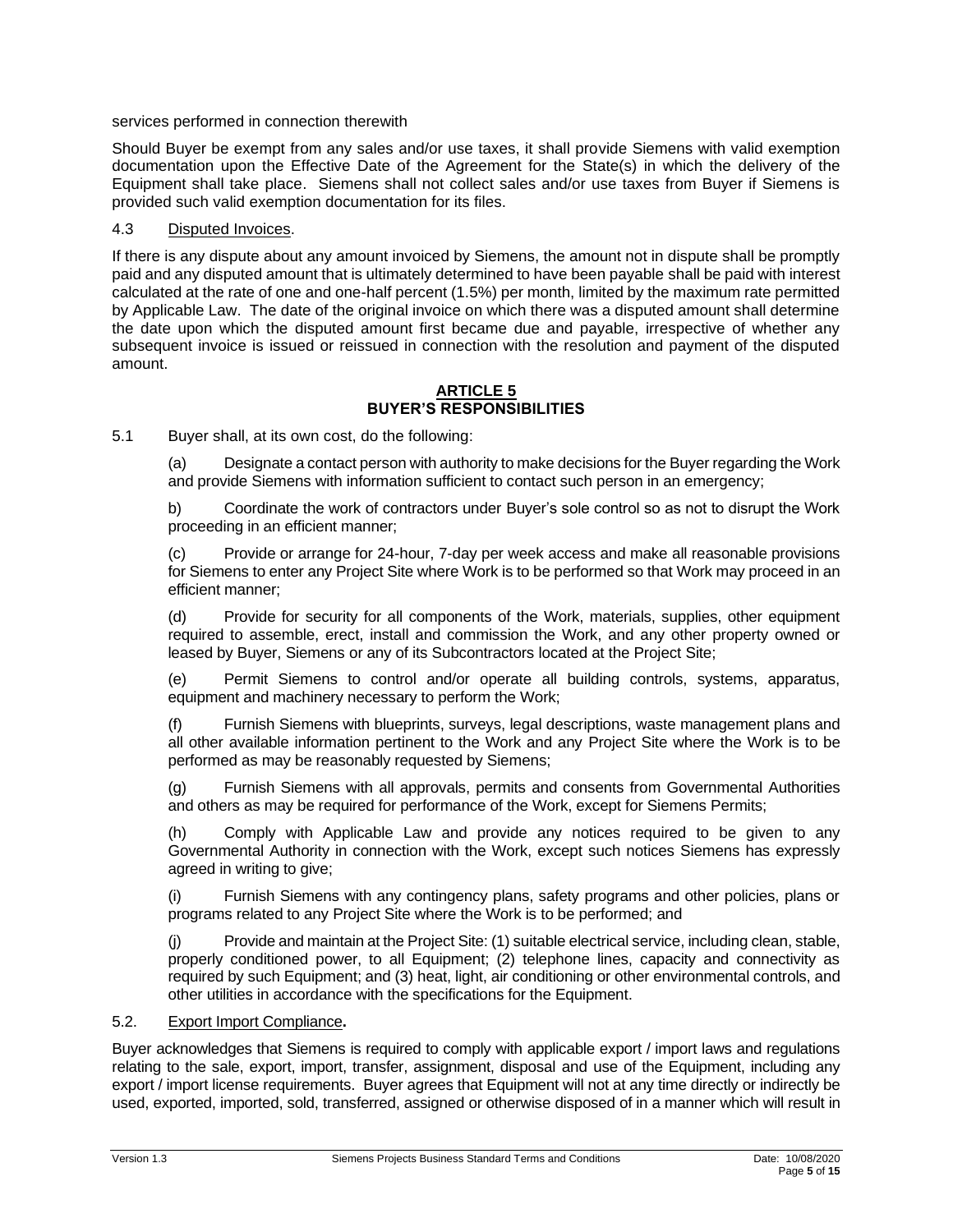non-compliance with any export / import laws and regulations. Siemens' continuing performance hereunder is conditioned on compliance with such export / import laws and regulations at all times.

## **ARTICLE 6 HAZARDOUS MATERIALS**

Prior to any Work being conducted at the Project Site, Buyer shall: (a) identify to Siemens the presence, location and quantity of ACM at the Project Site; and (b) either certify that the work area associated with Siemens' scope of Work is free of ACM or take such action as may be required under Environmental Laws to abate the ACM and, thereafter, certify that the work area associated with Siemens' scope of Work is free of ACM. Siemens makes no representation that it is licensed to abate ACM and shall not be obligated to install, disturb, handle, or remove any ACM.

Buyer represents and warrants that, prior to the execution of this Agreement, Buyer has notified Siemens in writing of any and all Hazardous Materials known to be present on the Project Site and has: (a) expressly identified the nature and location of such Hazardous Materials to Siemens, including the provision of a map identifying the same; and (b) provided a copy of any Project Site policies related to such pre-existing Hazardous Materials, including, without limitation, material safety data sheets, chemical hygiene plans, laboratory procedures, or other items covered or required to be disclosed or maintained pursuant to applicable Environmental Laws.

The Work does not include, either directly or indirectly, performing or arranging for the detection, monitoring, handling, storage, removal, transportation, disposal, or treatment of Hazardous Materials. If any Hazardous Materials, including ACM, are encountered at the Project Site, Siemens shall immediately stop all Work in the affected area and report the condition to Buyer. Buyer shall promptly, in accordance with all applicable Environmental Laws and at its sole cost and expense, remove or render harmless, or take other actions as may be necessary to remediate the hazards associated with any such Hazardous Material, including, without limitation, signing and listing Buyer (or the appropriate Buyer Party) as the generator of the Hazardous Materials on any waste manifest that may be required by Environmental Laws. Siemens' Work in the affected area shall not be resumed until Buyer has complied with the foregoing obligations.

If the existence and remedying of Hazardous Materials at the Project Site results in an increase in Siemens' costs and/or impacts Siemens' ability to meet its obligations, guarantees, or the Work Schedule under the Agreement, Siemens shall be entitled to a Scope Change Order in accordance with the applicable provisions of Article 8, increasing the Contract Price and providing an equitable extension of the Work Schedule and other provisions of the Agreement affected thereby or otherwise affected by Buyer's noncompliance, commensurate with the time reasonably required to overcome such delay and added cost, including without limitation, overtime charges for labor and equipment.

Buyer, on behalf of itself, all Buyer Parties, and the predecessors and successors in interest, insurers, and assigns of each of them, shall defend, release, indemnify and hold harmless Siemens, all Siemens Parties and the successors and assigns of each of them from and against any and all liability arising under Environmental Laws or as a result of any Hazardous Materials at or any environmental condition of the Project Site, including, without limitation, fines and penalties, reasonable fees for attorneys, consultants or other professionals, and the costs of reporting, investigation, monitoring, containment, cleanup, storage, disposal, transportation and any other remedial actions arising under applicable Environmental Laws that are incurred by any Indemnitee hereunder for and as a result of: (i) death or bodily injury to any person, (ii) destruction or damage to any property, (iii) contamination of or adverse effects on the environment, including a Release of any kind, (iv) any violation by Buyer or any Buyer Party of Environmental Laws, and/or (v) a breach by Buyer or any Buyer Party of any legal duty arising under applicable Environmental Laws or any obligations under the environmental provisions of this Agreement. This release and indemnity shall survive the termination or expiration of this Agreement and shall be construed as broadly as possible under applicable Environmental Laws.

## **ARTICLE 7 LIMITATION OF LIABILITY**

NOTWITHSTANDING ANYTHING IN THIS AGREEMENT TO THE CONTRARY, SIEMENS SHALL NOT BE LIABLE TO BUYER, WHETHER BASED IN CONTRACT, WARRANTY, TORT (INCLUDING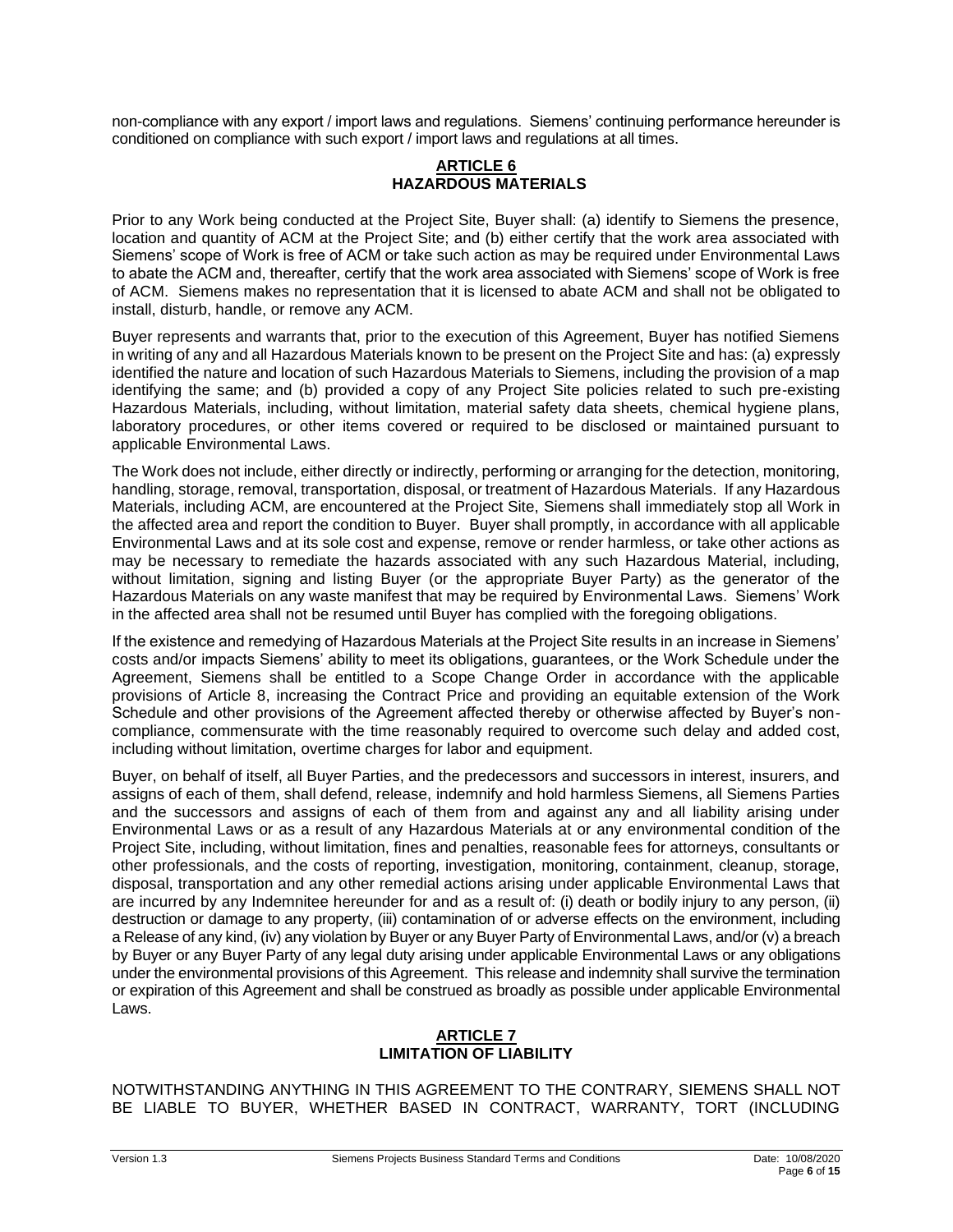NEGLIGENCE), STRICT LIABILITY, INDEMNITY OR ANY OTHER LEGAL OR EQUITABLE THEORY, FOR: LOSS OF USE, REVENUE, SAVINGS, PROFIT, INTEREST, GOODWILL OR OPPORTUNITY, COSTS OF CAPITAL, COSTS OF REPLACEMENT OR SUBSTITUTE USE OR PERFORMANCE, LOSS OF INFORMATION AND DATA, LOSS OF POWER, VOLTAGE IRREGULARITIES OR FREQUENCY FLUCTUATION, CLAIMS ARISING FROM THE OTHER PARTY'S THIRD PARTY CONTRACTS, OR FOR ANY TYPE OF INDIRECT, SPECIAL, LIQUIDATED, PUNITIVE, EXEMPLARY, COLLATERAL, INCIDENTAL OR CONSEQUENTIAL DAMAGES, OR FOR ANY OTHER LOSS OR COST OF A SIMILAR TYPE.

SIEMENS' MAXIMUM LIABILITY UNDER THIS AGREEMENT IS THE ACTUAL PURCHASE PRICE RECEIVED BY SIEMENS FOR THE EQUIPMENT THAT GAVE RISE TO THE CLAIM.

EACH PARTY AGREES THAT THE EXCLUSIONS AND LIMITATIONS IN THIS ARTICLE 7 WILL PREVAIL OVER ANY CONFLICTING TERMS AND CONDITIONS IN THIS AGREEMENT AND MUST BE GIVEN FULL FORCE AND EFFECT, WHETHER OR NOT ANY OR ALL SUCH REMEDIES ARE DETERMINED TO HAVE FAILED OF THEIR ESSENTIAL PURPOSE. THESE LIMITATIONS OF LIABILITY ARE EFFECTIVE EVEN IF EITHER PARTY HAS BEEN ADVISED BY THE OTHER OF THE POSSIBILITY OF SUCH DAMAGES. THE WAIVERS AND DISCLAIMERS OF LIABILITY, RELEASES FROM LIABILITY AND LIMITATIONS ON LIABILITY EXPRESSED IN THIS ARTICLE 7 EXTEND TO EACH PARTYS' AFFILIATES (AND THEIR EMPLOYEES), PARTNERS, PRINCIPALS, SHAREHOLDERS, DIRECTORS, OFFICERS, EMPLOYEES, SUPPLIERS OF ANY TIER (AND THEIR EMPLOYEES), AGENTS, AND SUCCESSORS AND ASSIGNS.

#### **ARTICLE 8 CHANGES TO THE WORK**

Siemens shall deliver and/or perform the Work in accordance with the Applicable Laws in effect on the Effective Date. No change will be made to the scope of Work unless Buyer and Siemens agree in writing to the change and any resulting price, schedule or other contractual modifications associated therewith. If any change to any law, rule, regulation, order, code, standard or requirement impacts Siemens' obligations or performance under this Agreement, Siemens may request a change order for an equitable adjustment in the price and time of performance.

## **ARTICLE 9 WARRANTY**

## 9.1. Warranties*.*

Siemens warrants that: (i) the Equipment is free from defects in material and workmanship; (ii) the Equipment is in compliance with Siemens' Proposal; and (iii) at the time of delivery, Siemens has title to the Equipment free and clear of liens and encumbrances (collectively, the "Warranties"). The Warranties do not apply to Software furnished by Siemens. The sole and exclusive warranties for any Software are set forth in the applicable Software License Agreement or Terms of Use to be provided with the Software.

## 9.2. Conditions to the Warranties*.*

The Warranties are conditioned on: (i) no repairs, modifications or alterations being made to the Equipment other than by Siemens or its authorized representatives; (ii) Buyer handling, using, storing, installing, operating and maintaining the Equipment in compliance with any parameters or instructions in any specifications attached to, or incorporated into this Agreement; (iii) compliance with all generally accepted industry standards; (iv) Buyer discontinuing use of the Equipment after it has, or should have had, knowledge of any defect; (v) Buyer providing prompt written notice of any warranty claims within the Warranty Period described below; (vi) at Siemens' discretion, Buyer either removing and shipping the Equipment or non-conforming part thereof to Siemens, at Buyer's expense, or granting Siemens reasonable access to the Equipment to assess the warranty claims; (vii) Equipment not having been subjected to accident (including Force Majeure), alteration, abuse or misuse; (viii) Buyer not being in default of any payment obligation and (viii) Buyer allowing Siemens the opportunity to review the operating and maintenance records relating to the Equipment and the facility it is incorporated into, if applicable.

## 9.3. Exclusions from Warranty Coverage*.*

The Warranties do not apply to any equipment not provided by Siemens under this Agreement.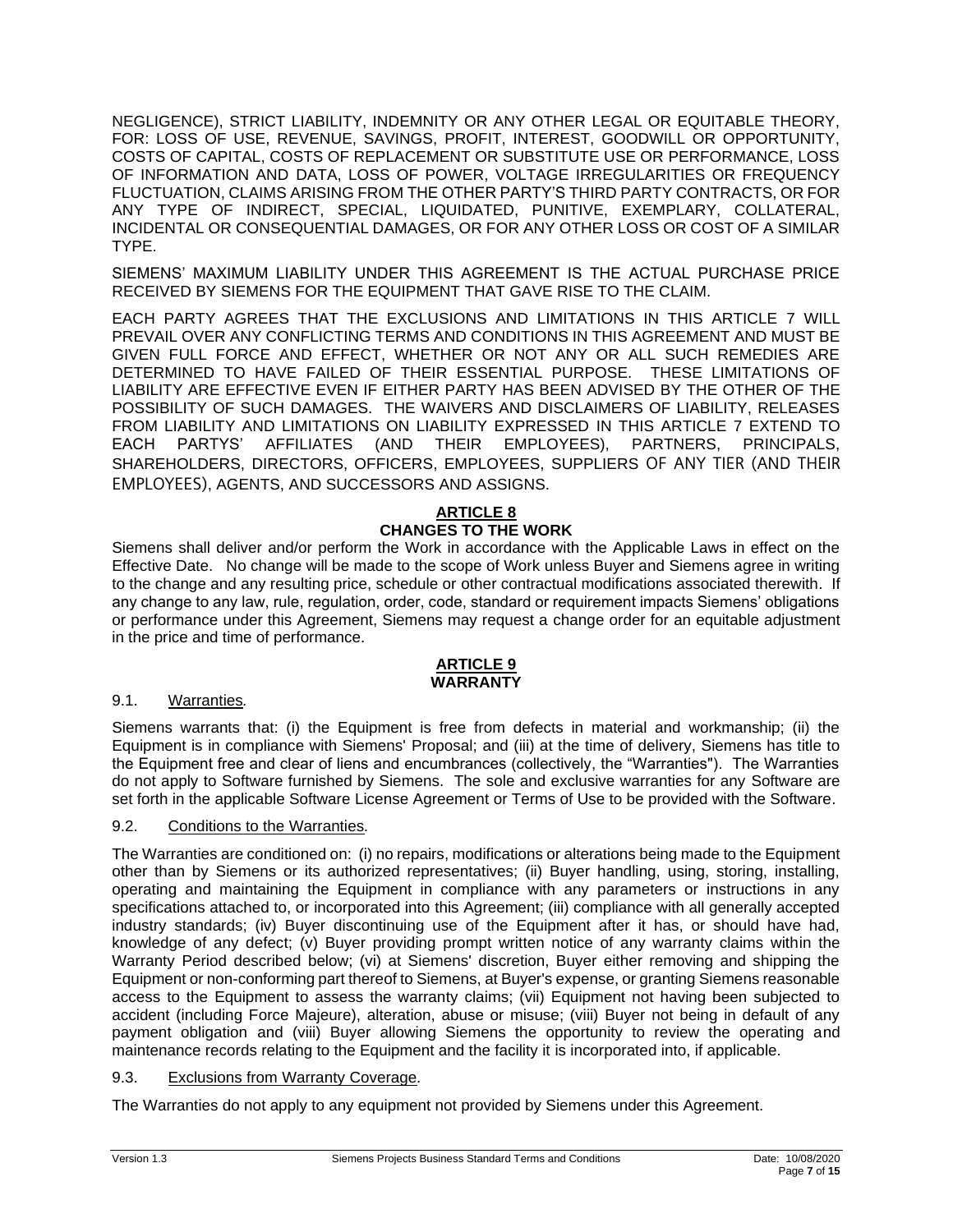Any Equipment that is described as being experimental, developmental, prototype, or pilot is specifically excluded from the Warranties and is provided to Buyer "as is" with no warranties of any kind. Normal wear and tear is excluded, including any expendable items that comprise part of the Equipment (such as fuses, light bulbs and lamps). Siemens does not warrant or guarantee that any Equipment will be secure from cyber threats, hacking or similar malicious activity. Equipment that is networked, connected to the internet, or otherwise connected to computers or other devices must be appropriately protected by Buyer and/or end user against unauthorized access.

# 9.4. Warranty Period*.*

Buyer must provide written notice of any claims for breach of Warranties by the earlier of twelve (12) months from initial operation of the Equipment or eighteen (18) months from shipment ("Warranty Period"). Additionally, absent written notice within the Warranty Period, any use or possession of the Equipment after expiration of the Warranty Period is conclusive evidence that the Warranties have been satisfied.

## 9.5 Remedies*.*

Buyer's sole and exclusive remedies for breach of the Warranties are limited, at Siemens' discretion, to repair or replacement of the Equipment, or its non-conforming parts, within a reasonable time period, or refund of all or part of the purchase price applicable to the non-conforming part. The warranty on repaired or replaced parts is limited to the remainder of the original Warranty Period. Unless Siemens agrees otherwise in writing, Buyer will be responsible for any costs associated with: (i) gaining access to the Equipment; (ii) removal, disassembly, replacement, installation, or reinstallation of any equipment, materials or structures to permit Siemens to perform its warranty obligations; (iii) transportation to and from the Siemens factory or repair facility; and (iv) damage to Equipment components or parts resulting in whole or in part from non-compliance by the Buyer with Section 9.2 hereof or from their deteriorated condition. All exchanged Equipment replaced under this Warranty will become the property of Siemens.

## 9.6 Transferability*.*

The Warranties are only transferable during the Warranty Period and only to the Equipment's initial enduser.

9.7 THE WARRANTIES IN THIS ARTICLE 9 ARE SIEMENS' SOLE AND EXCLUSIVE WARRANTIES AND ARE SUBJECT TO THE LIMITS OF LIABILITY IN ARTICLE 7 ABOVE. SIEMENS MAKES NO OTHER WARRANTIES, EXPRESS OR IMPLIED, INCLUDING, WITHOUT LIMITATION, WARRANTIES OF MERCHANTABILITY OR FITNESS FOR A PARTICULAR PURPOSE, COURSE OF DEALING AND USAGE OF TRADE.

#### **ARTICLE 10 DELAYS; EXCUSED PERFORMANCE**

# 10.1 Change in Law and Buyer Caused Delay.

As the Work is performed, conditions may change or circumstances outside Siemens' reasonable control, including without limitation, changes of Applicable Law and Buyer Caused Delays, may develop which would require Siemens to expend additional costs, effort or time to complete the Work, in which case Siemens will notify Buyer and an equitable adjustment will be made to Siemens' Contract Price and Work Schedule pursuant to Article 8. In the event conditions or circumstances require the Work to be suspended or terminated, Siemens shall be compensated for Work performed and for costs reasonably incurred in connection with the suspension or termination.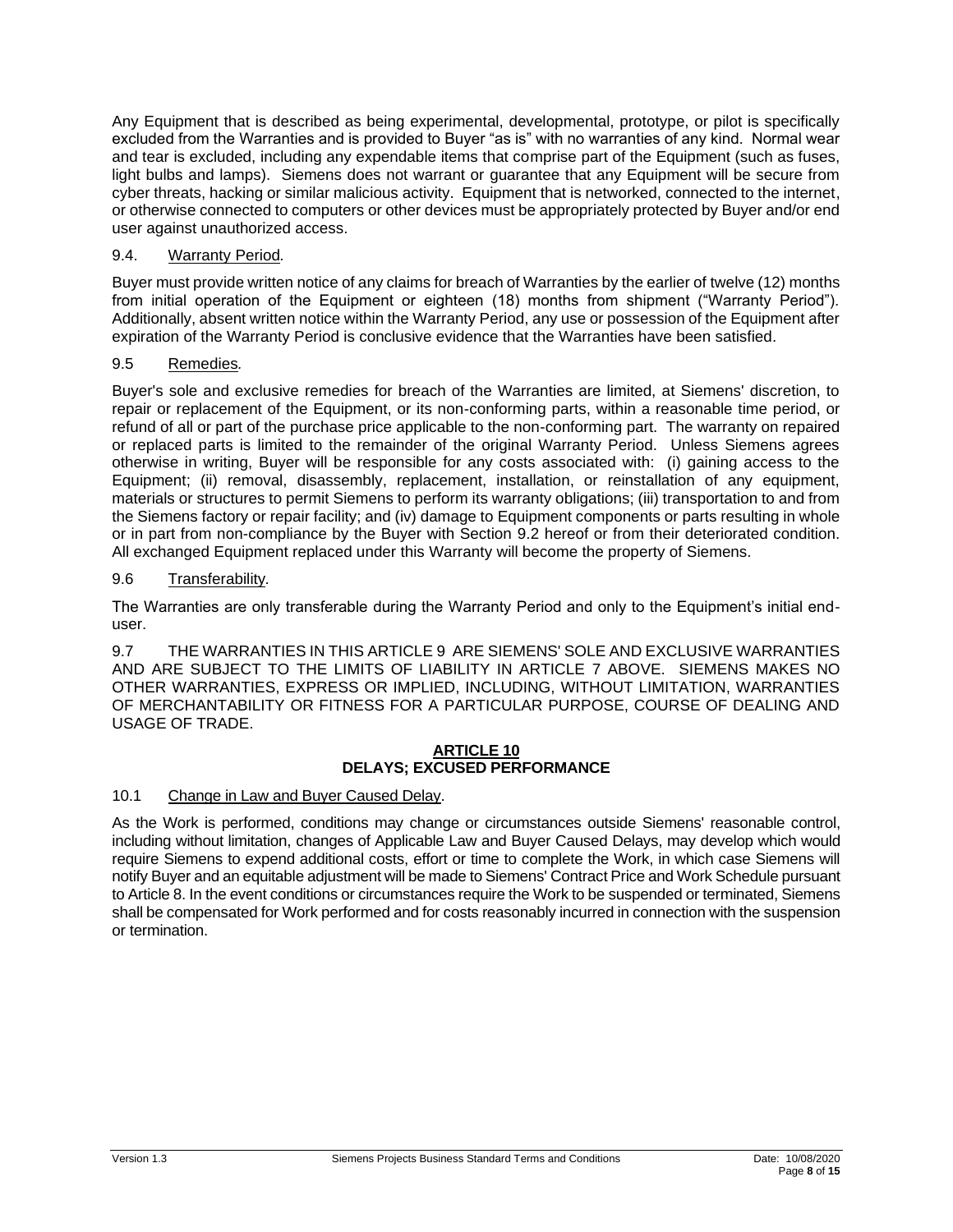#### 10.2 Force Majeure.

If Siemens' performance is delayed by any cause beyond its reasonable control (regardless of whether the cause was foreseeable), including without limitation acts of God, strikes, labor shortage or disturbance, fire, accident, war or civil disturbance, delays of carriers, cyber-attacks, terrorist attacks, failure of normal sources of supply, or acts or inaction of government ("Force Majeure Event"), Siemens' time of performance will be extended by a period equal to the length of the delay plus any consequences of the delay, and Siemens will get its reasonable costs for such extension of time pursuant to Article 8. Siemens will notify Buyer within a reasonable time after becoming aware of any such delay.

If Siemens is entirely prevented from performing the Work for a time period of one hundred eighty (180) aggregate days as a result of the occurrence of a Force Majeure Event suffered by Siemens, then either Party may terminate this Agreement with respect to the Work that has not been performed by the effective date of such termination at no cost or penalty, other than Buyer's obligation to pay Siemens either (a) the sum set forth in the termination payment schedule if applicable, or (b) that portion of the Contract Price reflecting the amount of Work performed, man hours expended and materials acquired at the date of termination. These charges will also include the expenses associated with the termination, including, but not limited to, any additional expense incurred by reason of termination or cancellation of agreements between Siemens and its suppliers, and any applicable cost allocated in contemplation of performance. If the Agreement is terminated pursuant to this Section 10.2, then Siemens' remaining warranty and performance guarantee obligations shall automatically terminate.

# **ARTICLE 11 INSURANCE**

## 11.1 Siemens' Insurance Coverage.

- (a) Siemens shall maintain in full force and effect the following insurance coverage and limits specified below commencing ten (10) days after Buyer's issuance of a Notice to Proceed and continuing until the Final Completion Date. Siemens shall provide Buyer applicable insurance certificates of such coverage prior to the shipment of any Equipment to the Project Site or the commencement of any Work at the Project Site. The required limits of insurance may be satisfied with any combination of primary and excess coverage.
- (b) Siemens or Siemens' insurance carrier shall endeavor to provide Buyer with thirty (30) days' prior notice of cancellation, termination or material alteration of any insurance coverage set forth in this Article 11. In addition, Siemens' insurance shall be maintained with insurance companies having an A.M. Best rating of "A-" or better and a financial size category of "VII" or higher (or a comparable rating by any other rating entity reasonably acceptable to Buyer and evidenced by Buyer's written confirmation, which acceptance shall not be unreasonably withheld).
- (c) Siemens has the responsibility and obligation to procure and maintain the following insurance policies:
	- (i) Workers' Compensation Insurance in accordance with Applicable Laws and regulations applicable to the jurisdiction in which the Work is performed;
	- (ii) Employer's Liability Insurance with a limit of One Million Dollars (\$1,000,000) per accident, per employee for occupational disease, and in the aggregate for occupational disease;
	- (iii) Commercial General Liability Insurance with coverage written for bodily injury and broad form property damage on an "occurrence" basis with a limit of One Million Dollars (\$1,000,000) per occurrence and Five Million Dollars (\$5,000,000) aggregate. This policy shall include blanket contractual coverage, railroad protective liability coverage, and coverage for premises, operations, explosion, collapse and underground (XCU) hazards, and products/completed operations. Siemens shall name Buyer as an additional insured to the extent bodily injury (including death) or third-party property damage results from the negligent acts or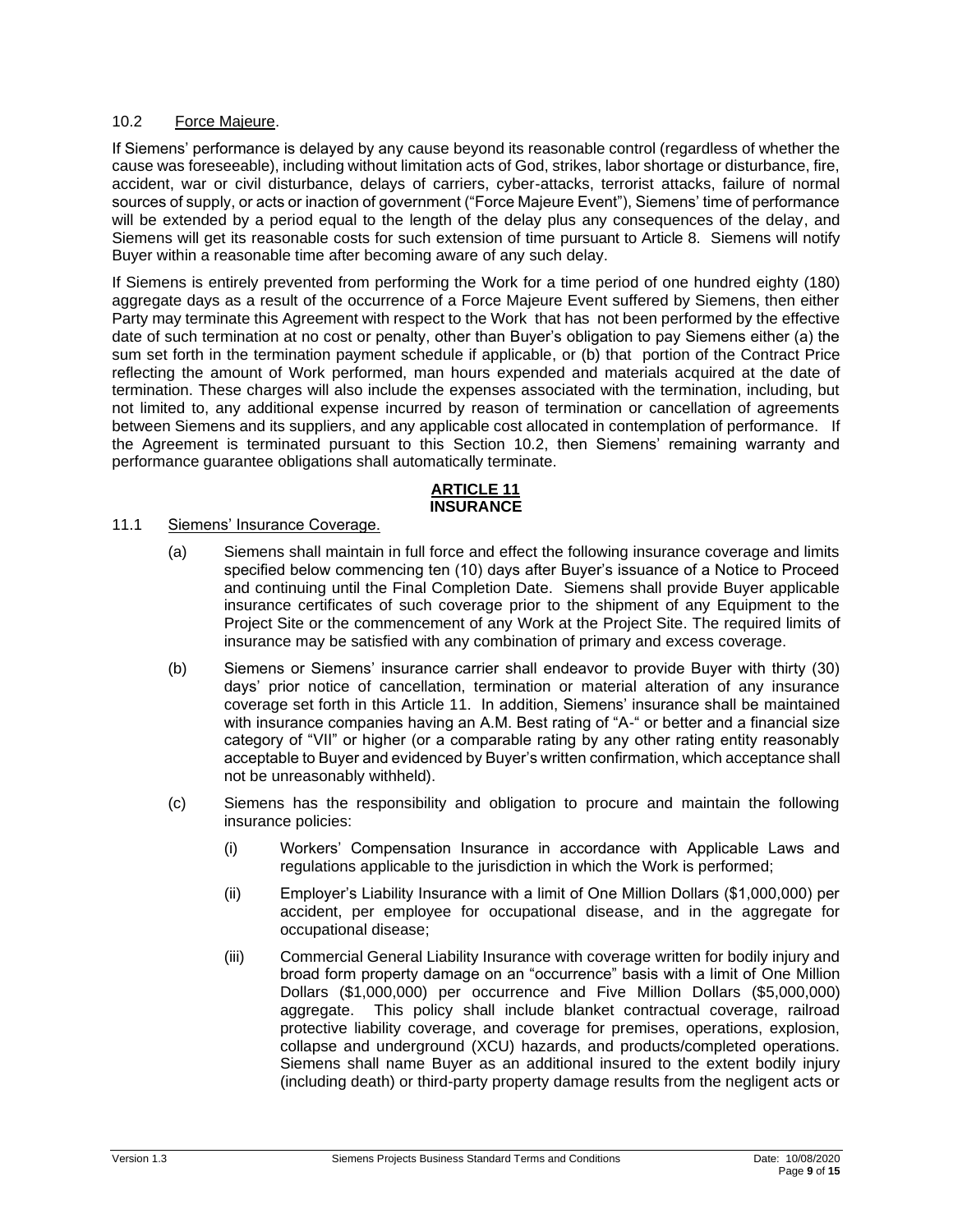omissions of Siemens or Siemens' Subcontractors and require that this policy contain a "separation of insureds" clause.

## 11.2 Subcontractor's Insurance Coverage.

Siemens shall require its Subcontractors performing Work at the Project Site to maintain the types, coverage and limits of insurance which are reasonable in accordance with prudent industry practice and commensurate with the Work to be performed by such Subcontractor.

## 11.3 Waiver of Rights.

In regard to insurance maintained by either Party, including any property insurance, each such Party hereby waives, for itself and its insurers, all rights of recovery and subrogation which may arise against the other Party and its Affiliates as a result of a payment made by an insurer.

#### **ARTICLE 12 INTELLECTUAL PROPERTY RIGHTS**

Siemens shall retain all intellectual property rights in the Deliverables. Upon receipt of all fees, expenses and taxes due in respect of the relevant Work, Siemens grants to the Buyer a non-transferable, nonexclusive, royalty-free license to copy and use the documents included in or with the Deliverables for their intended purpose only. If the Deliverables include Software, then Buyer agrees to take delivery of such Software subject to any applicable Siemens or third-party end-user license agreement (EULA) accompanying such Software, or if no EULA or third-party license accompanies such Siemens' Software, the EULA posted at [www.usa.siemens.com/btcpseula](http://www.usa.siemens.com/btcpseula) (SIEMENS' EULA web site) for such Siemens Software.

#### **ARTICLE 13 DEFAULT, TERMINATION AND SUSPENSION**

## 13.1 Events of Default.

The occurrence of any one or more of the following events shall constitute an Event of Default by a Party hereunder:

- (a) A Party makes a general assignment for the benefit of its creditors, is generally unable to pay its debts as they become due, or becomes the subject of any voluntary or involuntary bankruptcy, insolvency, arrangement, reorganization or other debtor relief proceeding under any Applicable Laws and, in the case of an involuntary proceeding instituted against a Party by a third party, the proceeding is not dismissed or stayed within forty-five (45) days after it is commenced;
- (b) With regard to Buyer, Buyer fails to pay to Siemens any required payment, which failure continues for ten (10) days after receipt of written notice thereof from Siemens;
- (c) A Party has made a material misrepresentation under the Agreement that is likely to have a material adverse effect on its ability to perform its obligations hereunder, and such representation is not made true within thirty (15) days after receipt of written notice thereof from the other Party; or
- (d) A Party is otherwise in material default of any provision of this Agreement or has materially failed to perform its obligations under this Agreement, provided that if such material default of this Agreement or material failure to perform this Agreement can be cured within a commercially reasonable timeframe, the defaulting Party shall be permitted such period of time within which to accomplish such cure, so long as the Party commences such cure efforts within thirty (30) days after written notice from the other Party and thereafter diligently proceeds to complete such cure within such time period.

Upon the occurrence and during the continuation of any Event of Default hereunder, the non-defaulting Party, in addition to its right to pursue any other remedy given under the Agreement, shall have the right to terminate this Agreement upon not less than five (5) days prior written notice to the defaulting Party (a "Termination for Cause"). A Termination for Cause shall be effective upon the sixth (6<sup>th</sup>) day following delivery of the notice with respect thereto.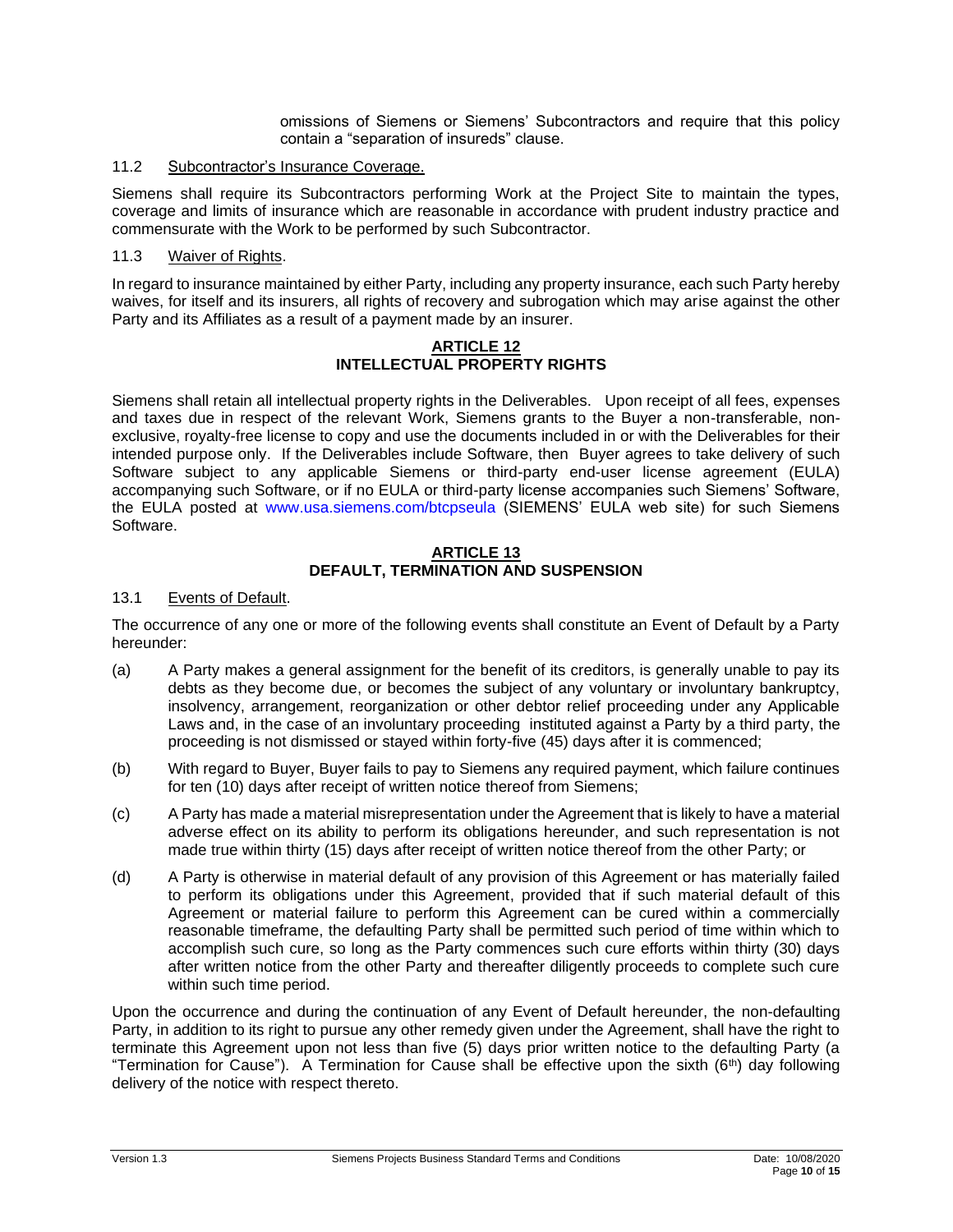#### 13.2 Termination for Buyer's Convenience.

In addition to any other termination rights available to Buyer under this Agreement, Buyer shall have the right to terminate the delivery of Work due to the economic unfeasibility of the Project for Buyer upon fifteen (15) days prior written notice to Siemens. Buyer shall pay Siemens either (a) the sum set forth in the termination payment schedule if applicable, or (b) that portion of the Contract Price reflecting the amount of Work performed, man hours expended and materials acquired at the date of termination. These charges will also include the expenses associated with the termination, including, but not limited to, any additional expense incurred by reason of termination or cancellation of agreements between Siemens and its suppliers and Subcontractors, and any applicable cost allocated in contemplation of performance (the "Convenience Termination Payment"). All payments of the Contract Price made by Buyer and received by Siemens prior to the date of termination shall be credited toward the Convenience Termination Payment. Siemens shall submit an invoice to Buyer for the Convenience Termination Payment and Buyer shall pay such invoice by wire transfer within thirty (30) days after the date of such invoice. If the Agreement is terminated by Buyer pursuant to this Section 13.2, then Siemens' remaining warranty and performance guarantee obligations shall also automatically terminate.

#### **ARTICLE 14 INDEMNITIES**

Siemens and Buyer (each as an "Indemnitor") shall indemnify the other ("Indemnitee") from and against all third party claims alleging bodily injury, death or damage to a third party's tangible property, but only to the extent caused by the Indemnitor's negligent acts or omissions. If the injury or damage is caused by the parties' joint or contributory negligence, the loss and/or expenses shall be borne by each party in proportion to its degree of fault. No part of the Equipment(s) or Buyer's Project Site is considered third party property.

Indemnitee shall provide the Indemnitor with prompt written notice of and shall not acknowledge any third party claims covered by this Article 14. Indemnitor has the unrestricted right to select and hire counsel and the exclusive right to conduct the legal defense and/or settle the claim on the Indemnitee's behalf. The Indemnitee shall not make any admission(s) which might be prejudicial to the Indemnitor and shall not enter into a settlement without the express permission of the Indemnitor.

## **ARTICLE 15 REPRESENTATIONS**

Each Party represents that on the Effective Date:

(a) Organization and Corporate Action.

Siemens is a corporation duly organized, validly existing and in good standing under the laws of the State of Delaware and is qualified to do business in the jurisdictions in which the Project is located. Buyer is as identified in the Proposal and is duly organized, validly existing and in good standing under the laws of the State or Commonwealth identified in the Proposal. Each Party has all necessary power and authority to execute, deliver and perform its obligations under this Agreement; the execution, delivery and performance by the Party of this Agreement have been duly authorized by all necessary action on its part; and this Agreement has been duly and validly executed and delivered by the Party and constitutes the legal, valid and binding obligation of the Party enforceable in accordance with its terms, except as the enforceability thereof may be limited by bankruptcy, insolvency, reorganization, moratorium or other similar laws relating to the enforcement of creditors' rights generally and by general equitable principles.

(b) No Violation of Law; Litigation.

It is not in violation of any Applicable Laws or judgment entered by any Governmental Authority which violations, individually or in the aggregate, would materially and adversely affect its performance of any of its obligations under this Agreement. There are no legal or arbitration proceedings or any proceeding by or before any Governmental Authority now pending or (to the best knowledge of the Party) threatened against the Party which, if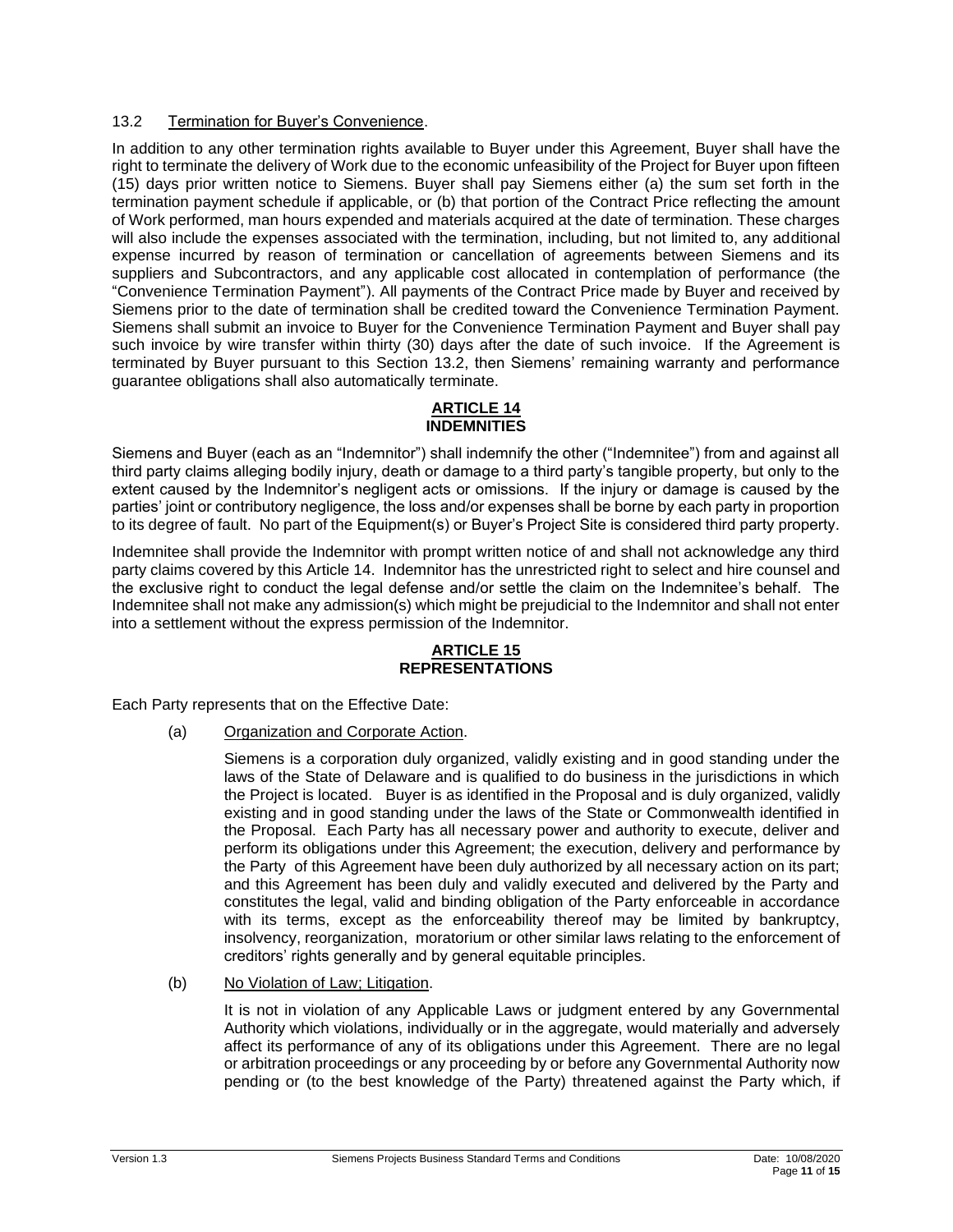adversely determined, could reasonably be expected to have a material adverse effect on the ability of the Party to perform under this Agreement.

(c) No Breach.

None of the execution and delivery of this Agreement, the consummation of the transactions herein contemplated or compliance with the terms and provisions hereof and thereof shall conflict with or result in a breach of, or require any consent under, the charter or by-laws of the Party, or any Applicable Laws or regulation, order, writ, injunction or decree of any court, or any agreement or instrument to which the Party is a party, or by which it is bound, or to which it is subject, or constitute a default under any such agreement or instrument.

#### **ARTICLE 16 PATENT AND COPYRIGHT INFRINGEMENT**

Siemens will, at its option and expense, defend or settle any suit or proceeding brought against Buyer based on an allegation that any Equipment or use thereof for its intended purpose constitutes an infringement of any Patent Cooperation Treaty country member's patent or misappropriation of a third party's trade secret or copyright in the country where the Equipment is delivered by Siemens. Buyer will promptly give Siemens written notice of the suit or proceeding and the authority, information, and assistance needed to defend the claims. Buyer shall not acknowledge any such third-party proceedings defined under this Article 16. Siemens shall have the full and exclusive authority to defend and settle such claim(s) and will pay the damages and costs awarded in any suit or proceeding so defended. Buyer shall not make any admission(s) which might be prejudicial to Siemens and shall not enter into a settlement without Siemens' written consent. Siemens is not responsible for any settlement made without its prior written consent. If the Equipment, or any part thereof, as a result of any suit or proceeding so defended is held to constitute infringement, or its use by Buyer is enjoined, Siemens will, at its option and expense, either: (i) procure for Buyer the right to continue using said Equipment; (ii) replace it with substantially equivalent non-infringing Equipment; or (iii) modify the Equipment so it is non-infringing.

Siemens will have no duty or obligation under this Article 16 if the Equipment is: (i) supplied according to Buyer's design or instructions and compliance therewith has caused Siemens to deviate from its normal course of performance; (ii) modified by Buyer or its contractors after delivery; or (iii) combined by Buyer or its contractors with devices, methods, systems or processes not furnished hereunder and by reason of said design, instruction, modification, or combination a suit is brought against Buyer. In addition, if by reason of such design, instruction, modification or combination, a suit or proceeding is brought against Siemens, Buyer must protect Siemens in the same manner and to the same extent that Siemens has agreed to protect Buyer under this Article 16.

THIS ARTICLE 16 IS AN EXCLUSIVE STATEMENT OF SIEMENS' DUTIES AND BUYER'S REMEDIES RELATING TO PATENTS, TRADE SECRETS AND COPYRIGHTS, AND DIRECT OR CONTRIBUTORY INFRINGEMENT THEREOF.

## **ARTICLE 17 CONFIDENTIALITY**

Both during and for a period of ten (10) years after the term of this Agreement, the parties will: (i) treat as confidential all information obtained from the disclosing party, and (ii) use such confidential information for its intended purpose only. Confidential information includes all information compiled or generated by the disclosing party under this Agreement for the receiving party, including but not limited to business information, manufacturing schedule information, technical data, drawings, flow charts, program listings, software, plans and projections. Neither party may disclose or refer to the work to be performed under this Agreement in any manner that identifies the other party without advance written permission. However, Siemens has the right to share confidential information with its Affiliates and subcontractors, provided those recipients are subject to the same confidentiality obligations set forth herein.

Nothing in this Agreement requires a party to treat as confidential any information which: (i) is or becomes generally known to the public, without the fault of the receiving party; (ii) is disclosed to the receiving party, without obligation of confidentiality, by a third party having the right to make such disclosure; (iii) was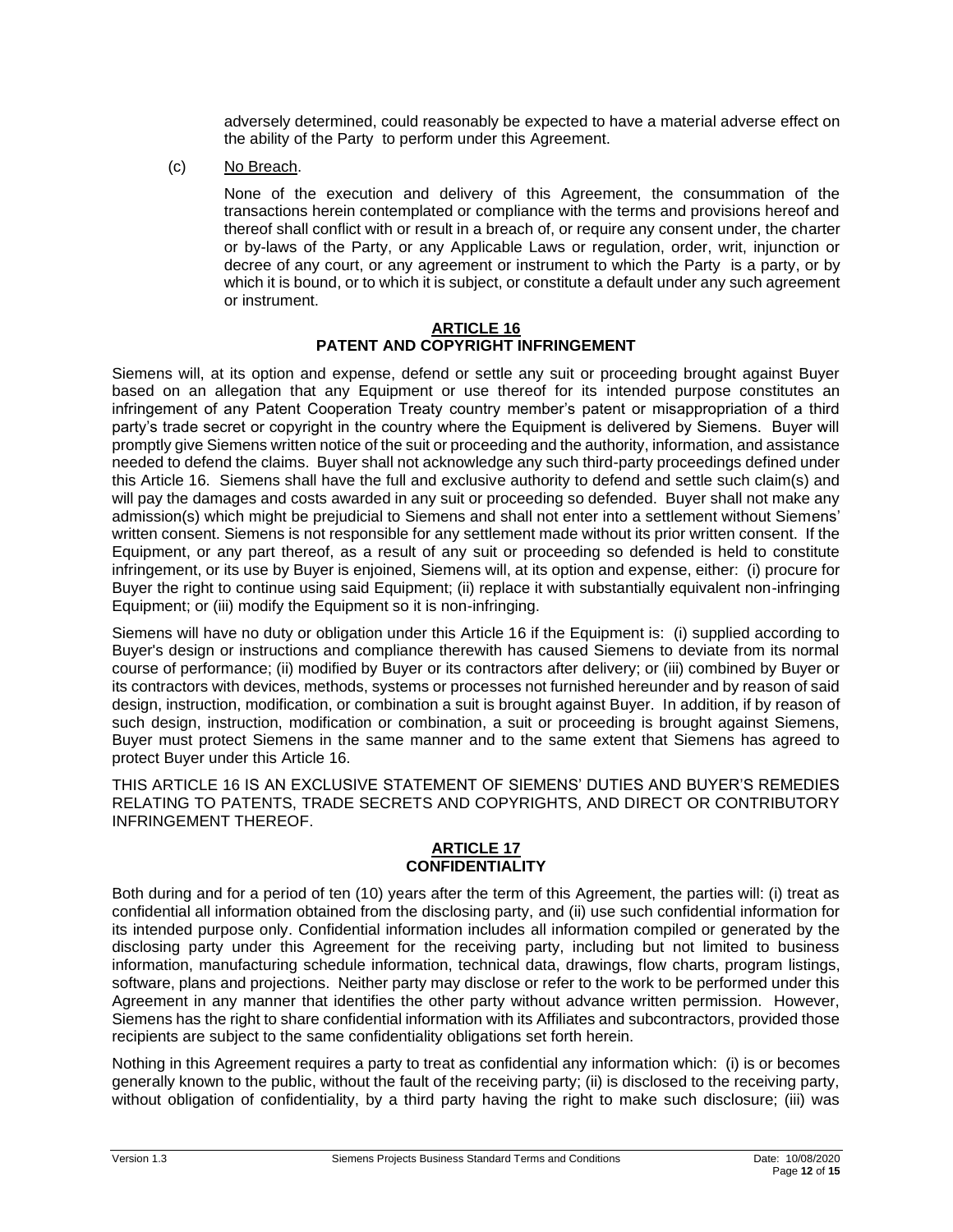previously known to the receiving party, without obligation of confidentiality, which fact can be demonstrated by means of documents which are in the possession of the receiving party upon the date of this Agreement; (iv) was independently developed by receiving party or its representatives, as evidenced by written records, without the use of discloser's confidential information; or (v) is required to be disclosed by law, except to the extent eligible for special treatment under an appropriate protective order, provided that the party required to disclose by law will promptly advise the originating party of any requirement to make such disclosure to allow the originating party the opportunity to obtain a protective order and assist the originating party in so doing.

Within thirty (30) days from the effective date of termination of this Agreement pursuant to Section 10,2, 13.1 or 13.2 , Buyer shall either (a) return to Siemens any of Siemens' confidential information which had been in Buyer's possession (excluding this Agreement), or (b) certify to Siemens that all of Siemens' confidential information which had been in Buyer's possession has been destroyed.

## **ARTICLE 18 MISCELLANEOUS PROVISIONS**

# 18.1 Entire Agreement.

This agreement, including the Proposal and all Exhibits thereto (the "Agreement") contains the entire understanding of the Parties with respect to the subject matter hereof and supersedes all prior and/or contemporaneous agreements and commitments with respect thereto. There are no other understandings, oral or written, nor other terms or conditions and neither Party has relied upon any representation, express or implied, not contained in this Agreement. Any modification to the Agreement must be in writing and executed by both Parties.

## 18.2 Applicable Law and Jurisdiction.

This Agreement is governed by and construed in accordance with the laws of the State or Commonwealth where the Project Site is located, without regard to its conflict of laws principles. The application of the United Nations Convention on Contracts for the International Sale of Goods is excluded. BOTH SIEMENS AND BUYER KNOWINGLY, VOLUNTARILY AND IRREVOCABLY WAIVE ALL RIGHTS TO A JURY TRIAL IN ANY ACTION OR PROCEEDING RELATED IN ANY WAY TO THIS AGREEMENT. Each Party agrees that claims and disputes arising out of this Agreement must be decided exclusively in a federal or state court of competent jurisdiction located in a State or Commonwealth in which the Project Site is located. Each Party submits to the personal jurisdiction of such courts for the purpose of litigating any claims or disputes.

## 18.3 Notice.

All notices, reports, demands, claims, elections, requests and other official communications required or permitted by this Agreement or by law to be served upon or given to a Party by the other Party shall be in writing signed by the Party giving such notice and shall be deemed duly served, given to and received by the other Party when delivered by first class registered or certified mail, return receipt requested, postage prepaid, or by a nationally recognized courier, in each case addressed to those respective representatives of each Party as identified in the Proposal.

The Parties, by like notice in writing, may designate, from time to time, another address, addressee or office to which notices shall be delivered pursuant to this Agreement, which change of address shall become effective five (5) Business Days after delivery of such Notice.

## 18.4 No Rights in Third Parties.

Except as otherwise expressly provided herein, this Agreement and all rights hereunder are intended for the sole benefit of the Parties and shall not imply or create any rights on the part of, or obligations to, any other Person, except as specifically provided herein with respect to Subcontractors.

## 18.5 Compliance with Laws.

The Parties agree to comply with all Applicable Laws, including but not limited to those relating to the manufacture, purchase, resale, exportation, transfer, assignment or use of the Equipment.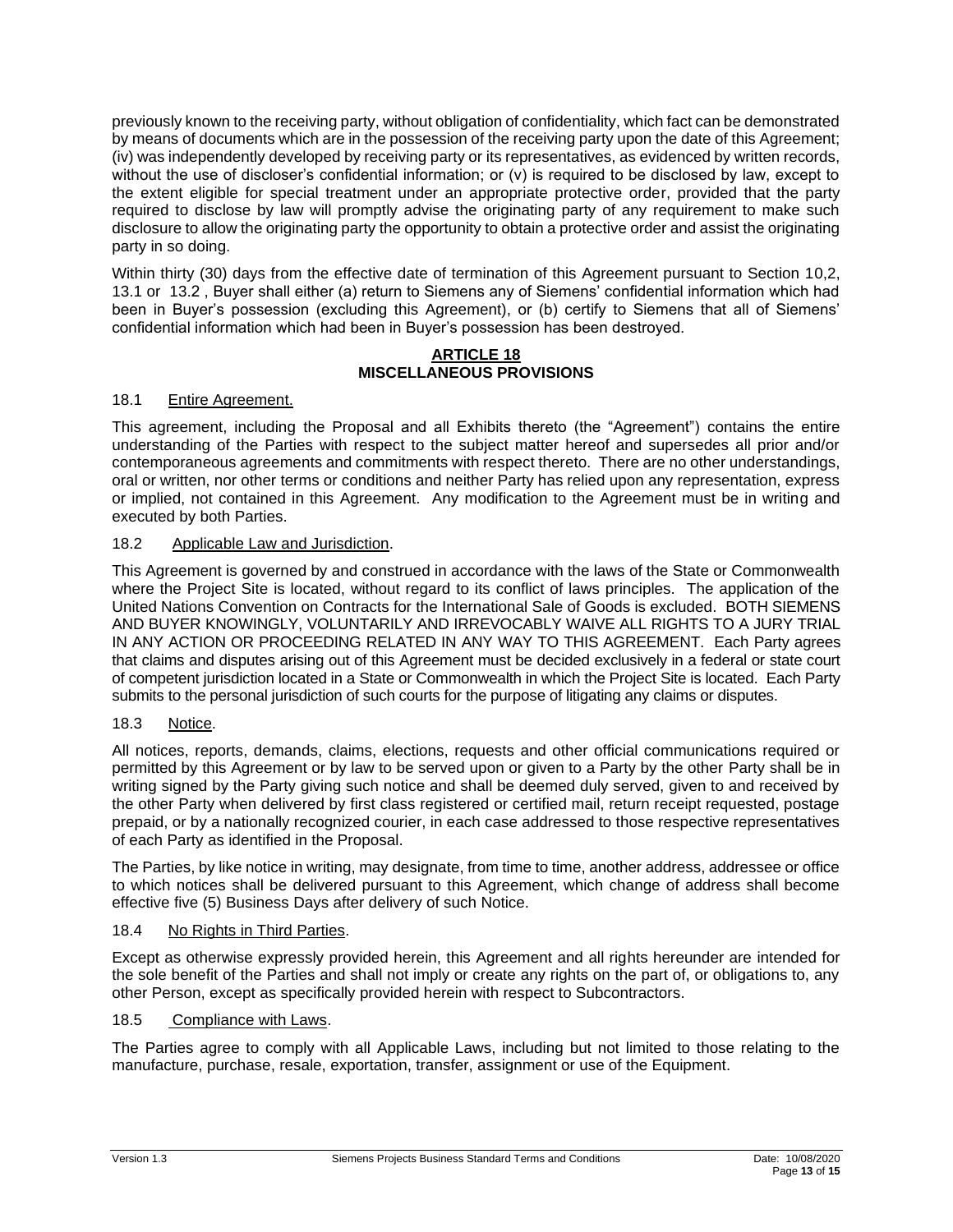## 18.6 Conflicting Provisions.

In the event of any inconsistencies in this Agreement, the following order of precedence in the interpretation hereof or resolution of such conflict hereunder shall prevail:

- (1) Duly authorized and executed Scope Change Orders and written amendments to the Agreement executed by both Parties, with the latest ones having precedence over the earlier ones;
- (2) This Agreement.

Any differing or additional terms and conditions in any purchase order or other document are of no force and effect unless specifically accepted in writing by the Parties. Siemens' failure to object to any such additional, different or conflicting terms does not operate as a waiver of the terms of this Agreement.

## 18.7 No Partnership Created.

Nothing contained in this Agreement shall be construed as constituting a joint venture or partnership between Siemens and Buyer.

## 18.8 Captions; Shortened Names for Convenience.

The captions contained in this Agreement are for convenience of reference only and in no way define, describe, extend or limit the scope of intent of this Agreement or the intent of any provision contained herein. Similarly, the references to "Buyer" and "Siemens" in this Agreement are shorthand used for convenience only.

## 18.9 Counterparts and Facsimile Execution.

This Agreement may be signed in any number of counterparts and each counterpart shall represent a fully executed original as if signed by both Parties, with all such counterparts together constituting but one and the same instrument. Facsimile or electronic pdf signatures of the Parties shall be deemed to constitute original signatures and executed facsimile copies hereof shall be deemed to constitute duplicate originals.

#### 18.10 Joint Effort.

Preparation of the Agreement has been a joint effort of the Parties and the resulting document shall not be construed more severely against one of the Parties than against the other. Each Party represents that it has obtained the professional advice (including legal, tax and accounting advice on Applicable Laws and regulations) as it has deemed appropriate or convenient.

#### 18.11 Appendixes.

All appendixes, attachments, or exhibits referenced in this Agreement shall be incorporated into this Agreement by such reference and shall be deemed to be an integral part of this Agreement.

#### 18.12 Non-Waiver.

Any waiver by a Party of strict compliance with this Agreement must be in writing, and any failure by the Parties to require strict compliance in one instance will not waive its right to insist on strict compliance thereafter.

## 18.13 Modification of Terms.

This Agreement may only be modified by a written instrument signed by authorized representatives of both Parties.

#### 18.14 Assignment.

Neither Party may assign all or part of this Agreement, or any rights or obligations under this Agreement, without the prior written consent of the other; but either Party may assign its rights and obligations, without recourse or consent, to any parent, wholly owned subsidiary, or Affiliate or Affiliate's successor organization (whether as a result of reorganization, restructuring or sale of substantially all of a party's assets). However, Buyer shall not assign this Agreement to: a competitor of Siemens; an entity in litigation with Siemens; or an entity lacking the financial capability to satisfy Buyer's obligations. Any assignee expressly assumes the performance of any obligation assigned. Siemens may grant a security interest in this Agreement and/or assign proceeds of this Agreement without Buyer's consent.